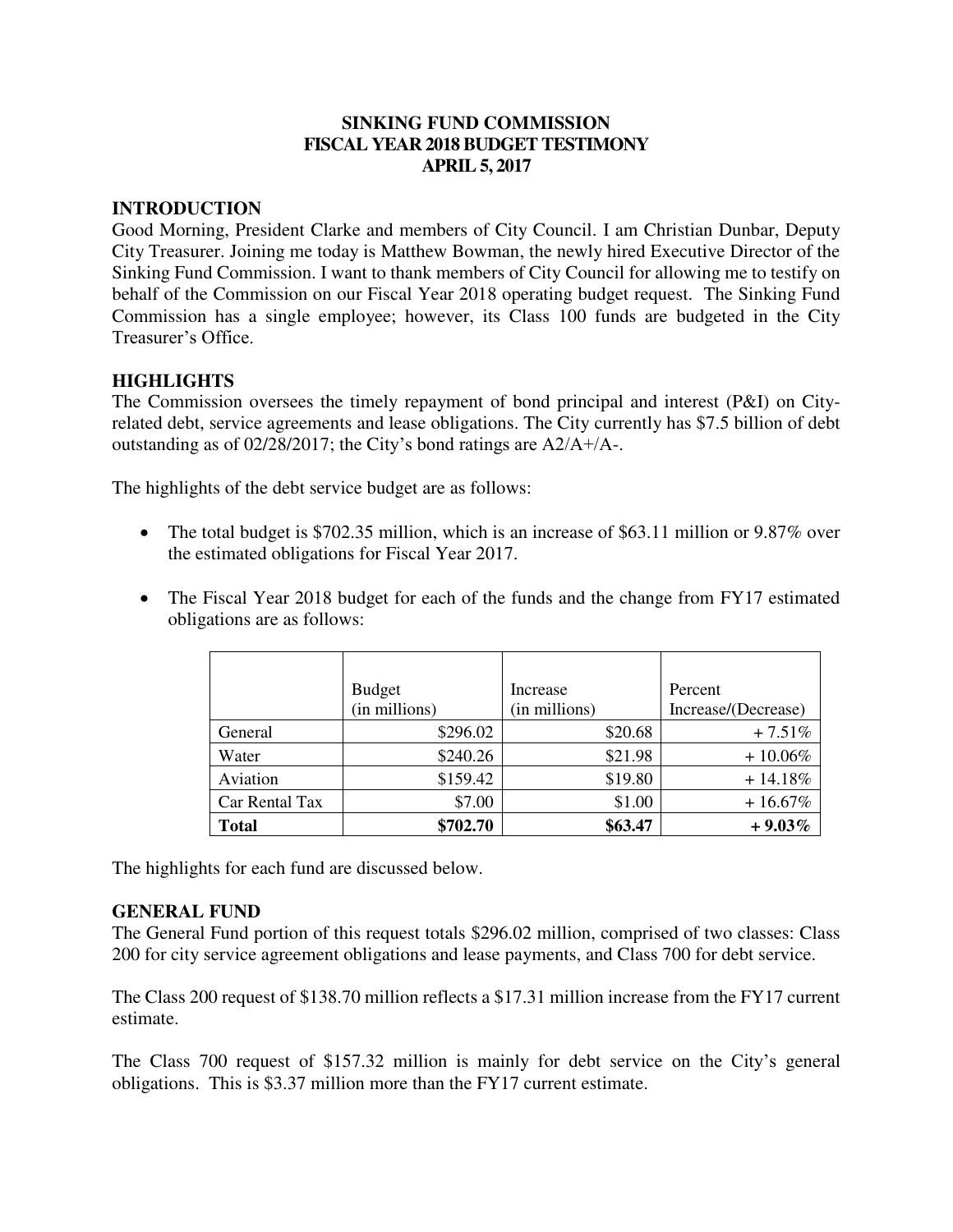### **WATER FUND**

The Commission's request for the Water Fund for FY18 totals \$240.27 million, all in Class 700, for payment of debt service on Water and Sewer bonds. This represents a \$21.98 million increase over FY17 estimated obligations.

## **AVIATION FUND**

The Commission's request for the Aviation Fund for FY18 is \$159.42 million, all Class 700. This amount is an increase of \$19.8 million over FY17 estimated obligations.

## **CAR RENTAL TAX FUND**

The Commission's request of \$7 million in the Car Rental Tax fund is to provide for lease revenue bond payments on the sports stadiums from vehicle rental tax revenues.

This concludes the written portion of my testimony. I would be glad to answer any questions the Council may have relative to this budget either now or at Council's convenience.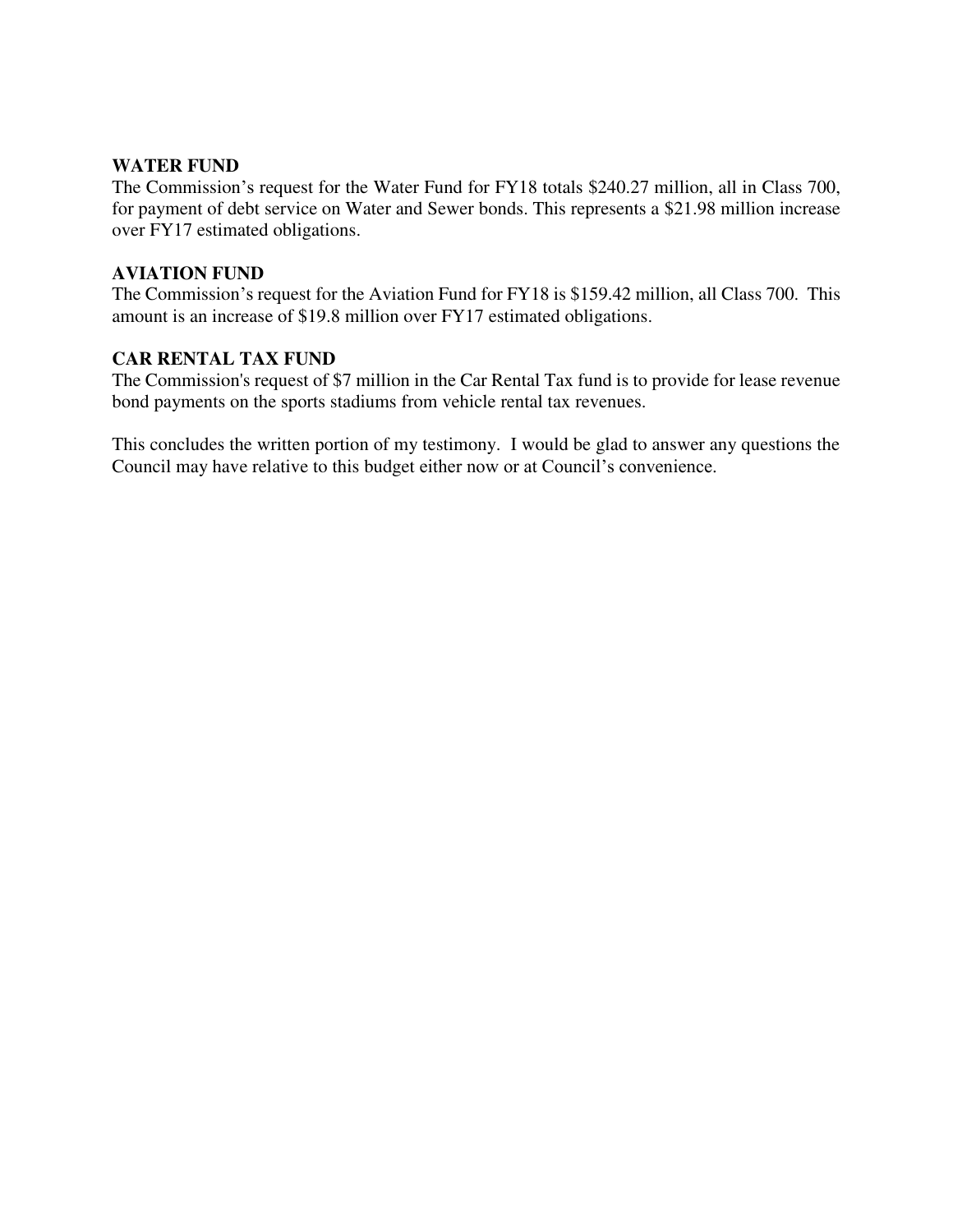| <b>General Fund Financial Summary by Class</b>             |                                 |                            |                                 |                                         |                                           |                                 |  |
|------------------------------------------------------------|---------------------------------|----------------------------|---------------------------------|-----------------------------------------|-------------------------------------------|---------------------------------|--|
|                                                            | FY16 Original<br>Appropriations | FY16 Actual<br>Obligations | FY17 Original<br>Appropriations | <b>FY17</b><br>Estimated<br>Obligations | <b>FY18</b><br>Proposed<br>Appropriations | Difference:<br><b>FY18-FY17</b> |  |
| Class 100 -<br>Employee<br>Compensation                    | \$0                             | \$0                        | \$0                             | \$0                                     | \$0                                       | \$0                             |  |
| Class 200 -<br>Purchase of<br><b>Services</b>              | \$110,546,913                   | \$92,641,217               | \$121,389,615                   | \$121,389,615                           | \$138,697,144                             | \$17,307,529                    |  |
| Class 300 -<br>Materials and<br><b>Supplies</b>            | \$0                             | \$0                        | \$0                             | \$0                                     | \$0                                       | \$0                             |  |
| Class 400 -<br>Equipment                                   | \$0                             | \$0                        | \$0                             | \$0                                     | \$0                                       | \$0                             |  |
| Class $500 -$<br>Contributions                             | \$0                             | \$0                        | \$0                             | \$0                                     | \$0                                       | \$0                             |  |
| Class 700 -<br>Debt Service                                | \$141,398,213                   | \$132,089,447              | \$153,950,119                   | \$153,950,119                           | \$157,322,070                             | \$3,371,951                     |  |
| Class 800 -<br>Payment to<br>Other Funds                   | \$0                             | \$0                        | \$0                             | \$0                                     | \$0                                       | \$0                             |  |
| <b>Class 900 -</b><br>Advances/Misc<br>. Payments          | \$0                             | \$0                        | \$0                             | \$0                                     | \$0                                       | \$0                             |  |
|                                                            | \$251,945,126                   | \$224,730,664              | \$275,339,734                   | \$275,339,734                           | \$296,019,214                             | \$21,324,805                    |  |
|                                                            |                                 |                            |                                 |                                         |                                           |                                 |  |
| <b>Departmental</b><br><b>Total (ALL</b><br><b>FUNDS</b> ) | \$608,589,590                   | \$567,145,008              | \$639,246,440                   | \$639,246,440                           | \$702,712,873                             | \$63,466,433                    |  |

| <b>Water Fund Financial Summary by Class</b> |                                 |                            |                                 |                                         |                                           |                          |  |
|----------------------------------------------|---------------------------------|----------------------------|---------------------------------|-----------------------------------------|-------------------------------------------|--------------------------|--|
|                                              | FY16 Original<br>Appropriations | FY16 Actual<br>Obligations | FY17 Original<br>Appropriations | <b>FY17</b><br>Estimated<br>Obligations | <b>FY18</b><br>Proposed<br>Appropriations | Difference:<br>FY18-FY17 |  |
| Class $100 -$<br>Employee<br>Compensation    | \$0                             | \$0                        | \$0                             | \$0                                     | \$0                                       | \$0                      |  |
| Class 200 - Purchase<br>of Services          | \$0                             | \$0                        | \$0                             | \$0                                     | \$0                                       | \$0                      |  |
| Class 300 - Materials<br>and Supplies        | \$0                             | \$0                        | \$0                             | \$0                                     | \$0                                       | \$0                      |  |
| Class 400 -<br>Equipment                     | \$0                             | \$0                        | \$0                             | \$0                                     | \$0                                       | \$0                      |  |
| Class 500 -<br>Contributions                 | \$0                             | \$0                        | \$0                             | \$0                                     | \$0                                       | \$0                      |  |
| Class 700 - Debt<br>Service                  | \$227,139,336                   | \$219,132,799              | \$207,371,679                   | \$218,280,375                           | \$240,267,536                             | \$21,987,161             |  |
| Class 800 - Payment<br>to Other Funds        | \$0                             | \$0                        | \$0                             | \$0                                     | \$0                                       | \$0                      |  |
| Class 900 -<br>Advances/Misc.<br>Payments    | \$0                             | \$0                        | \$0                             | \$0                                     | \$0                                       | \$0                      |  |
|                                              | \$227,139,336                   | \$219,132,799              | \$207,371,679                   | \$218,280,375                           | \$240,267,536                             | \$21,987,161             |  |